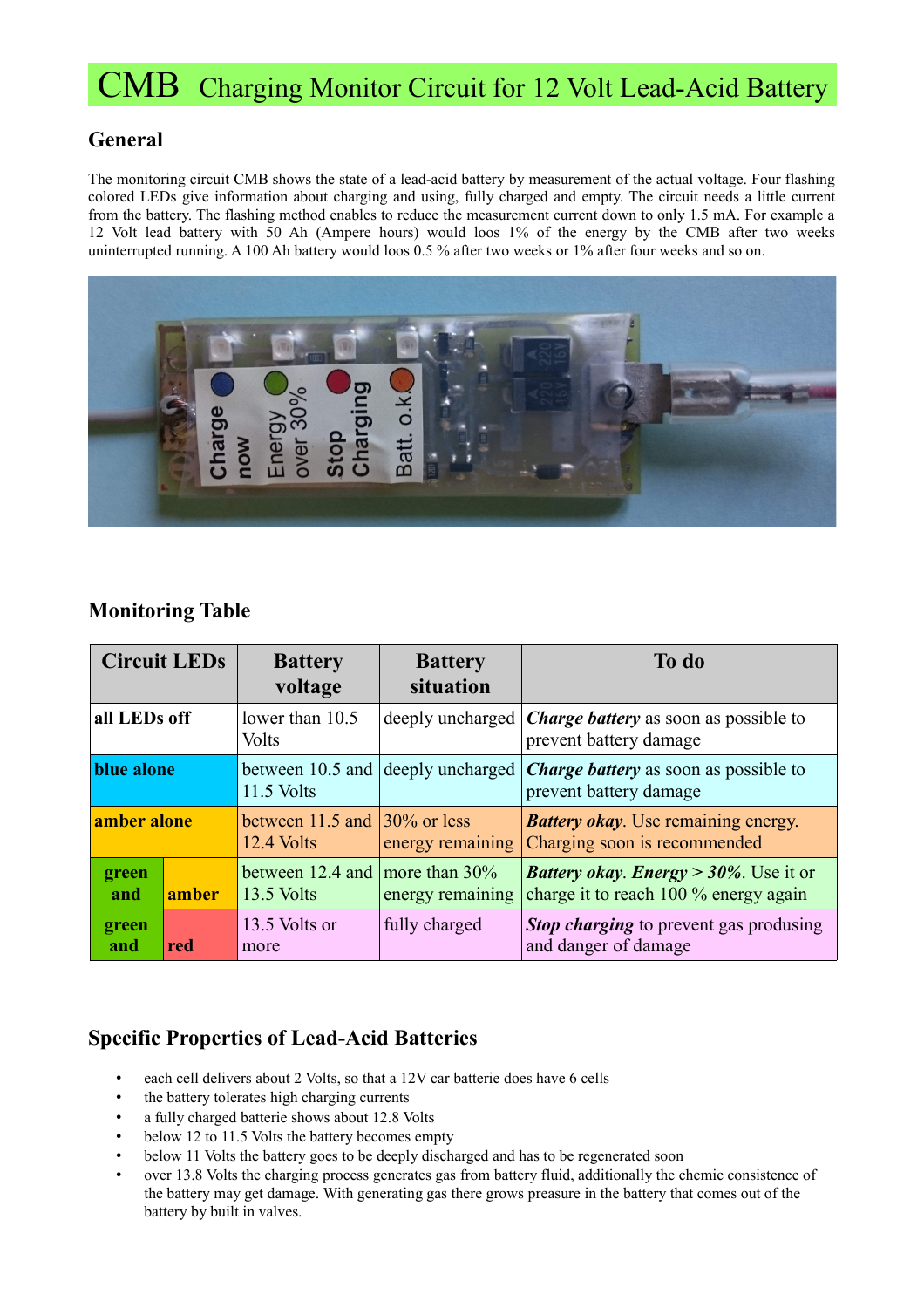# **Description of the CMB Circit Functions**

The LEDs on the CMB always shine like flashlight and not uninterrupted so that the circuit saves energy. Additionally as more energy stays in the battery as faster is the flashing of the LEDs.

When charging the battery the voltage grows up to maximum 14.4 Volts, but to prevent gas producing and the possibility of chemical damage charging should stop at about 13.8 Volts. The CMB shows the red light while the amber light has gone off when 13.5 Volts are reached and therefore charging should stop next.

When using the batterie to deliver courrent for some device (lights, TV, motors, ...) the voltage of the full charged battery does start at about 12.8 Volts slowly decreasing down to 12 Volts when going to be empty. But there is a small rest energy on it, that could be used down to about 11.5 Volts. The CMB shows all the time the

green light as long as the battery energy state is more then 30%. Below 30% only the amber light flashes.

With the use of the rest energy the amber light switches off when the voltage is down at 11.5 Volts. When it comes to 11.4 Volts or below the blue light begins to flash. Showing the amber light alone charging is recommended. Showing the blue light charging is required as soon as possible.

## **Connecting to the Battery**

The CMB has two connecting pads, one on each side. The pad with the pattern +12 has to be connected with the red wire to the plus pole of the battery. The pad on the opposite side with the minus sign has to be connected to the battery minus pole with the grey wire.

After connecting the CMB with the batterie it will take about 3 seconds until it will work. Because of the low current the circuit takes from the battery (1,5 mA) small wires can be used for connecting. The CMB can be placed far away from the battery when using long wires to connect.

The CMB is protected against mechanical contact and voltage connection by using plastic tube round it. It is not waterprooved so it can only be placed in dry rooms.

When no battery usage and no charging is given for a lot of weeks it would be better to disconnect the monitoring circuit to provide loosing some battery energy. The red wire can be pulled off the CMB. Within 4 weeks uninterrupted running the circuit will take about 1 Ah (Ampere hour). For example a fully loaded 12Volt 30 Ah Battery does remain 29 Ah after 4 weeks, 28 Ah after 8 weeks and so on.

But attention! A battery may have little self discharging that will additionally reduce the battery energy when idle standing long time. Informations in the internet tell about 4 to 6% self discharge of lead batteries during one month. The battery manufactor may give more specific information about that.

### **Tecnical Information about the CMB**

| Waterproof          | no                                                                        |
|---------------------|---------------------------------------------------------------------------|
| Working temperature | +5 to +40 Celsius (at lower temperature CMB voltage measurement is lower) |
| Current             | 1.5 mA                                                                    |
| Maximum Voltage     | 16 Volts                                                                  |
| Protection          | against false polarity (red and grey wire exchanged)                      |